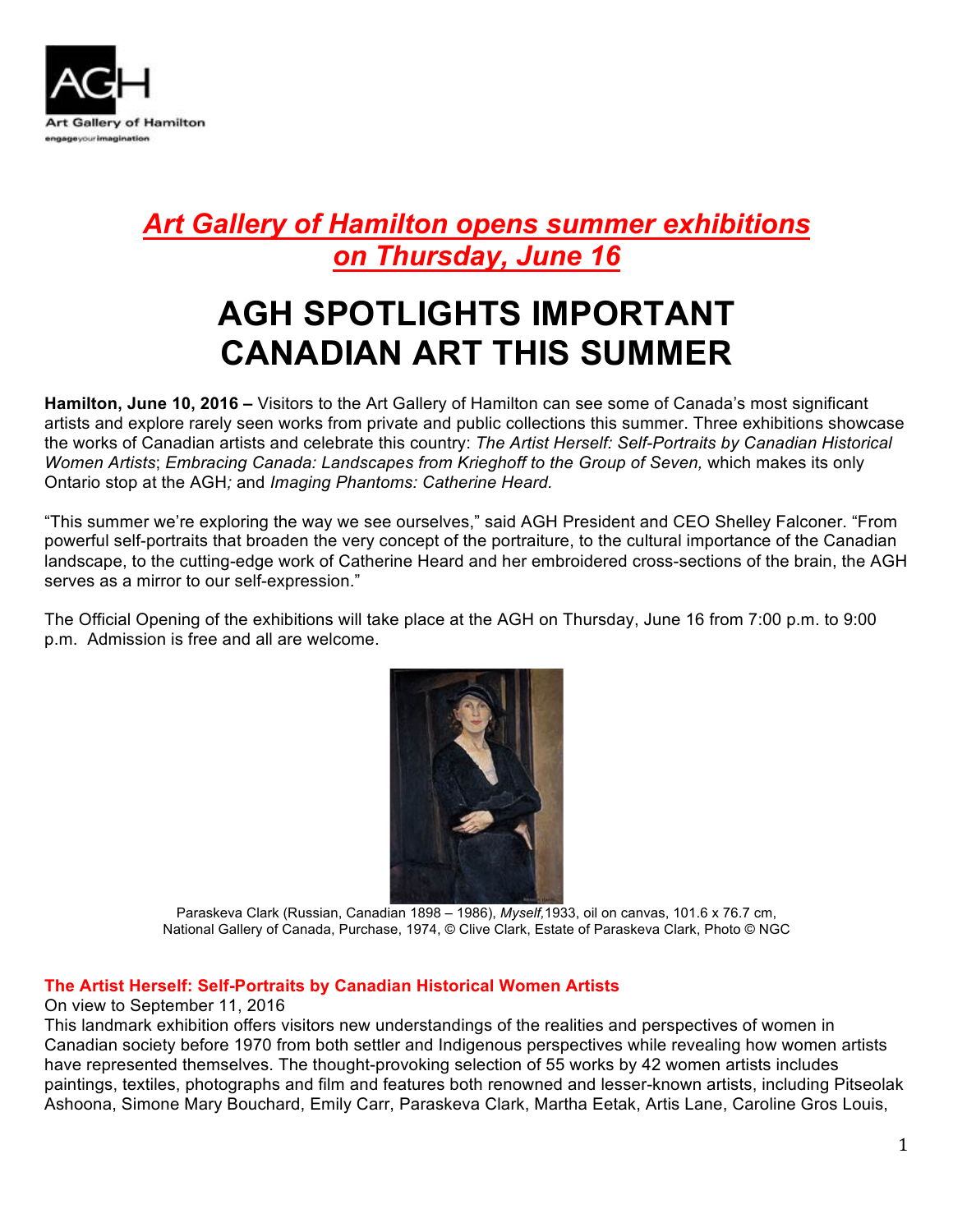Alice Egan Hagen, Frances Anne Hopkins, E. Pauline Johnson, Maud Lewis, Pegi Nicol MacLeod, Hannah Maynard, Daphne Odjig, Princess Louise, Mary Hiester Reid and Marian Dale Scott. Organized and circulated by the Agnes Etherington Art Centre, Queen's University, Kingston and the Art Gallery of Hamilton, the AGH is the exhibition's final stop on a national tour. The AGH is indebted to Presenting Sponsor TD Bank Group for its generous support of the exhibition in Hamilton. A 173-page fully-illustrated catalogue accompanies the exhibition.



Lawren Stewart Harris (Canadian 1885-1970), *Tamarack Swamp, Algoma,* 1920, oil on canvas, 107.2 x 127.2 cm, Collection of the Vancouver Art Gallery, Gift of Mrs. Margaret H. Knox Photo: Trevor Mills, Vancouver Art Gallery

#### **Embracing Canada: Landscapes from Krieghoff to the Group of Seven**

On view from June 17 to September 25, 2016

*Embracing Canada* presents a rich history of landscape painting in Canada. In this examination of the changing role of the landscape in historical Canadian art, the exhibition explores a major subject for Canadian artists: the natural world and our relationship to it. Beginning with early depictions of Indigenous peoples in the 1800s though the unique modern style of Tom Thomson and the Group of Seven, Emily Carr, David Milne, and Jock Macdonald, visitors experience the beauty and power of the land. *Embracing Canada* is organized and circulated by the Vancouver Art Gallery. A 208-page hardcover fully-illustrated catalogue accompanies the exhibition.



Catherine Heard (Canadian b. 1966), *Myrllen: A Portrait*, 2016, mixed media (including fabric and embroidery) with projected animation

#### **Imaging Phantoms: Catherine Heard**

On view from June 17 through September 25, 2016

This exhibition features new work by Heard, whose sculptural figures are often perceived as expressions of anxiety around the fragility of the human body and its ephemeral nature. In a new development of her practice, the exhibition includes digital animations that use CT and MRI scans as source material. Heard continues her explorations of science, medicine and the museum and focuses on how we learn about our bodies in this unique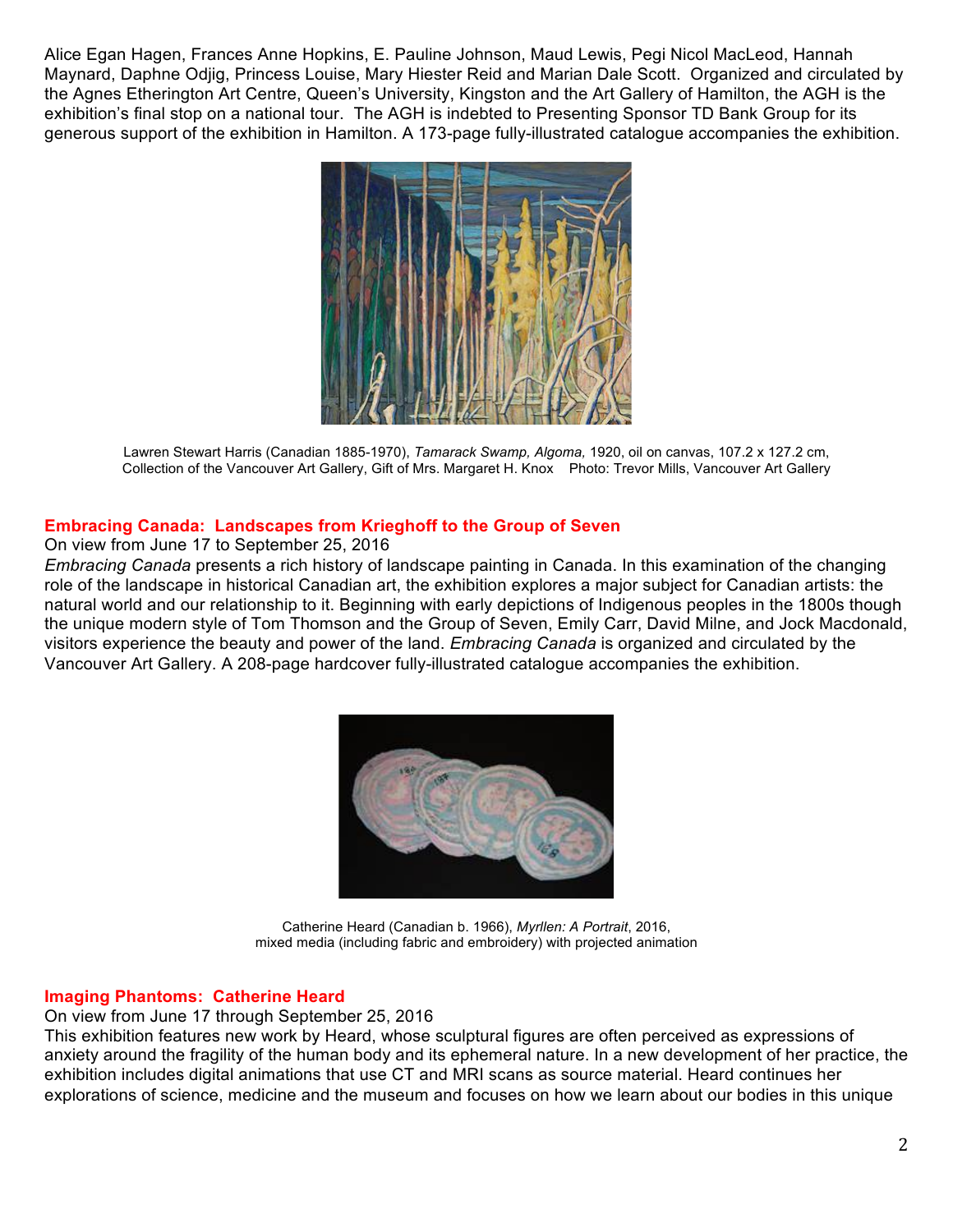partnership with radiologist Dr. Julian Dobranowski and his team from St. Joseph's Healthcare Diagnostic Imaging Department.

#### **EXHIBITION-RELATED PUBLIC EVENTS at the ART GALLERY OF HAMILTON:**

**Official Opening Thursday, June 16, 7:00 p.m. to 9:00 p. m. Remarks at 7:30 p.m.** Free admission

#### **PUBLIC PROGRAMMING: AGH** *TALKS*

**Imaging Phantoms: Catherine Heard** Thursday, June 23, 7:00 p.m. **Contemporary Artist Talk: Catherine Heard**  Catherine Heard worked closely with medical equipment and technologies in her current multimedia

exhibition. Her tour and talk open the 10<sup>th</sup> Photophobia event (a festival dedicated to experimental time-based media).

Cash bar. Free admission.

#### **Embracing Canada: Landscapes from Krieghoff to the Group of Seven Thoughts on Collecting The Group of Seven**

Thursday, July 21, 7:00 p.m. Charles C. Hill, former Curator of Canadian Art at the National Gallery of Canada, discusses how collecting can follow known and unknown paths. Tickets: AGH Members: \$8 / Non-Members: \$12

#### **TOURS**

Docent-guided tours of the exhibitions:

Every Wednesday, Saturday, Sunday, and statutory holidays at 2:00 pm, including Canada Day: Friday, July 1; Civic Holiday: Monday, August 1; and Labour Day: Monday, September 5. Free with admission.

#### **About the Art Gallery of Hamilton**

Founded in 1914, the Art Gallery of Hamilton is the oldest and largest public art gallery in southwestern Ontario. Its permanent collection, which is focused on historical Canadian, 19th-century European and Contemporary art, now numbers more than 10,000 works and is recognized as one of the finest in Canada. The AGH is a vital creative hub and centre of lifelong learning that enables people of all ages to enrich their lives by gaining a deeper understanding of art. Visit www.artgalleryofhamilton.com for more information.

### **VISITOR INFORMATION**

#### **Admission:**

AGH Members: Free; Adults, \$10; Students/Seniors, \$8; Children (6-17), \$4; under 5 years, Free. Friday Free Night: Free admission on the first Friday of the month from 4:00 p.m. to 8:00 p.m.

#### **Gallery Hours:**

Tuesday & Wednesday, 11:00 a.m.–6:00 p.m.; Thursday, 11:00 a.m.–8:00 p.m.; Friday, 11:00 a.m.–6:00 p.m.; Saturday–Sunday, 12 noon–5:00 p.m.

Open 12 noon to 5:00 p.m. on statutory holidays as follows:

Canada Day (Friday, July 1); Civic Holiday (Monday, August 1); and Labour Day (Monday, September 5).

The Art Gallery of Hamilton is located at 123 King Street West, downtown Hamilton, Ontario, L8P 4S8.

[T] 905.527.6610 [E] info@artgalleryofhamilton.com